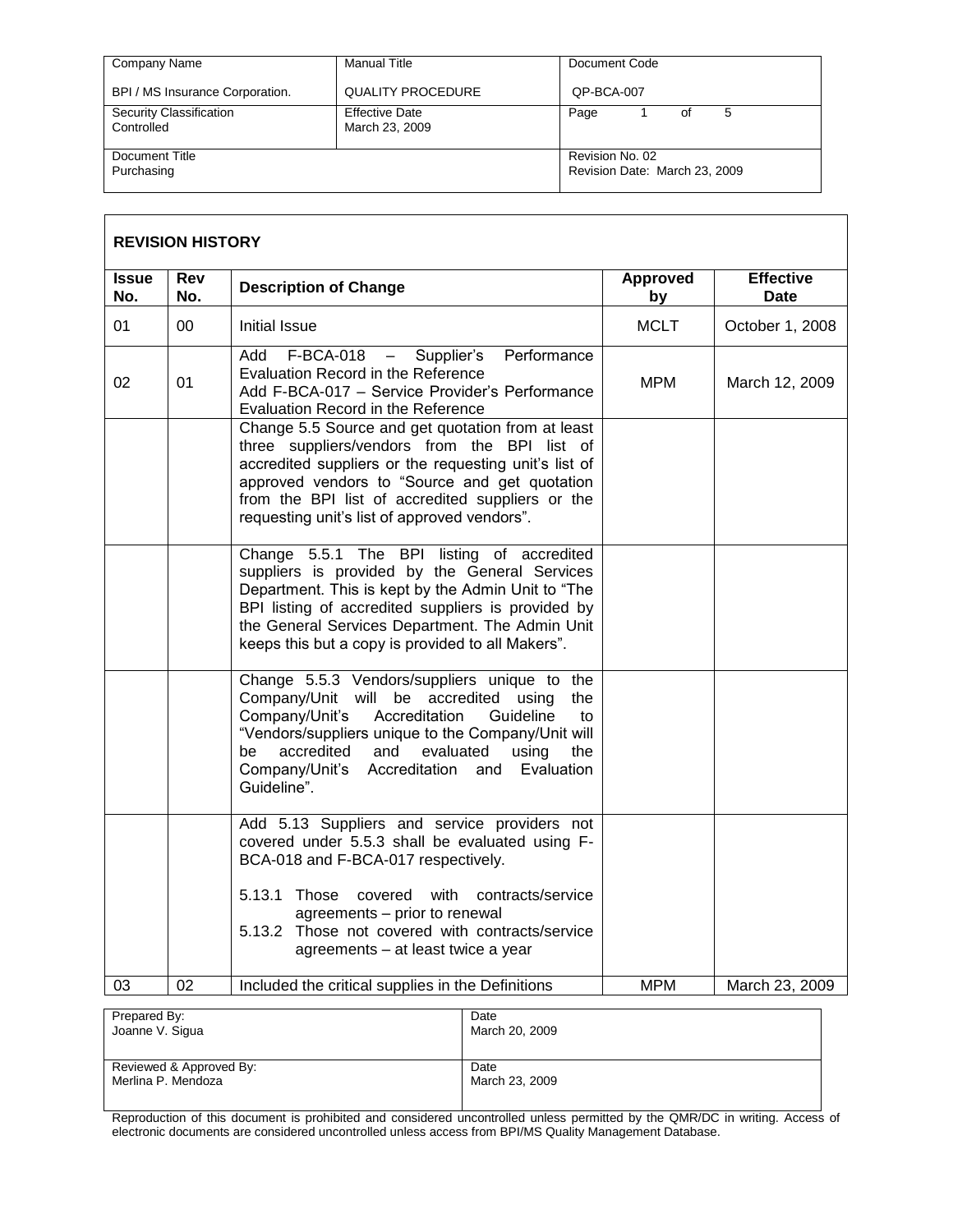| Company Name                          | <b>Manual Title</b>                     | Document Code                                    |
|---------------------------------------|-----------------------------------------|--------------------------------------------------|
| BPI / MS Insurance Corporation.       | <b>QUALITY PROCEDURE</b>                | QP-BCA-007                                       |
| Security Classification<br>Controlled | <b>Effective Date</b><br>March 23, 2009 | Page<br>0f<br>5                                  |
| Document Title<br>Purchasing          |                                         | Revision No. 02<br>Revision Date: March 23, 2009 |

|  |                               | Revise 5.5 to For non-critical supplies, use any of<br>the BPI list of accredited suppliers or the<br>requesting unit's list of approved vendors.                                                                                                                                                                                                                                                        |                           |  |
|--|-------------------------------|----------------------------------------------------------------------------------------------------------------------------------------------------------------------------------------------------------------------------------------------------------------------------------------------------------------------------------------------------------------------------------------------------------|---------------------------|--|
|  | $\circ$<br>$\circ$<br>$\circ$ | Revise 5.6 to For critical supplies, choose the<br>preferred supplier from the BPI List in terms of<br>price, quality and lead-time or timeliness.<br>Price - competitive pricing without major<br>fluctuation<br>Quality - reliable products and services<br>that fully meet the company's needs<br>Lead-time - delivering the goods or<br>services in a timely manner without having<br>to be reminded |                           |  |
|  |                               | Category                                                                                                                                                                                                                                                                                                                                                                                                 | Weight                    |  |
|  | Price<br>Total                | Quality<br>Lead-Time or timeliness                                                                                                                                                                                                                                                                                                                                                                       | 40%<br>35%<br>25%<br>100% |  |
|  | Scale                         |                                                                                                                                                                                                                                                                                                                                                                                                          | Max<br>Rating             |  |
|  | E                             | Excellent                                                                                                                                                                                                                                                                                                                                                                                                | 100%                      |  |
|  | A+                            | Acceptable High                                                                                                                                                                                                                                                                                                                                                                                          | 88%                       |  |
|  | A                             | Acceptable                                                                                                                                                                                                                                                                                                                                                                                               | 85%                       |  |
|  | A-                            | Acceptable Low                                                                                                                                                                                                                                                                                                                                                                                           | 80%                       |  |
|  | M                             | Marginal                                                                                                                                                                                                                                                                                                                                                                                                 | 75%                       |  |
|  | U                             | Unacceptable                                                                                                                                                                                                                                                                                                                                                                                             | 50%                       |  |

# **1.0 OBJECTIVE**

The process describes the procedures for purchasing as well as contracting a service provider.

## **2.0 SCOPE**

This procedure applies to the process of ordering and safekeeping of the company's office supplies, equipment, and forms as well as employing of the service providers that will perform the repairs and maintenance of the office premise.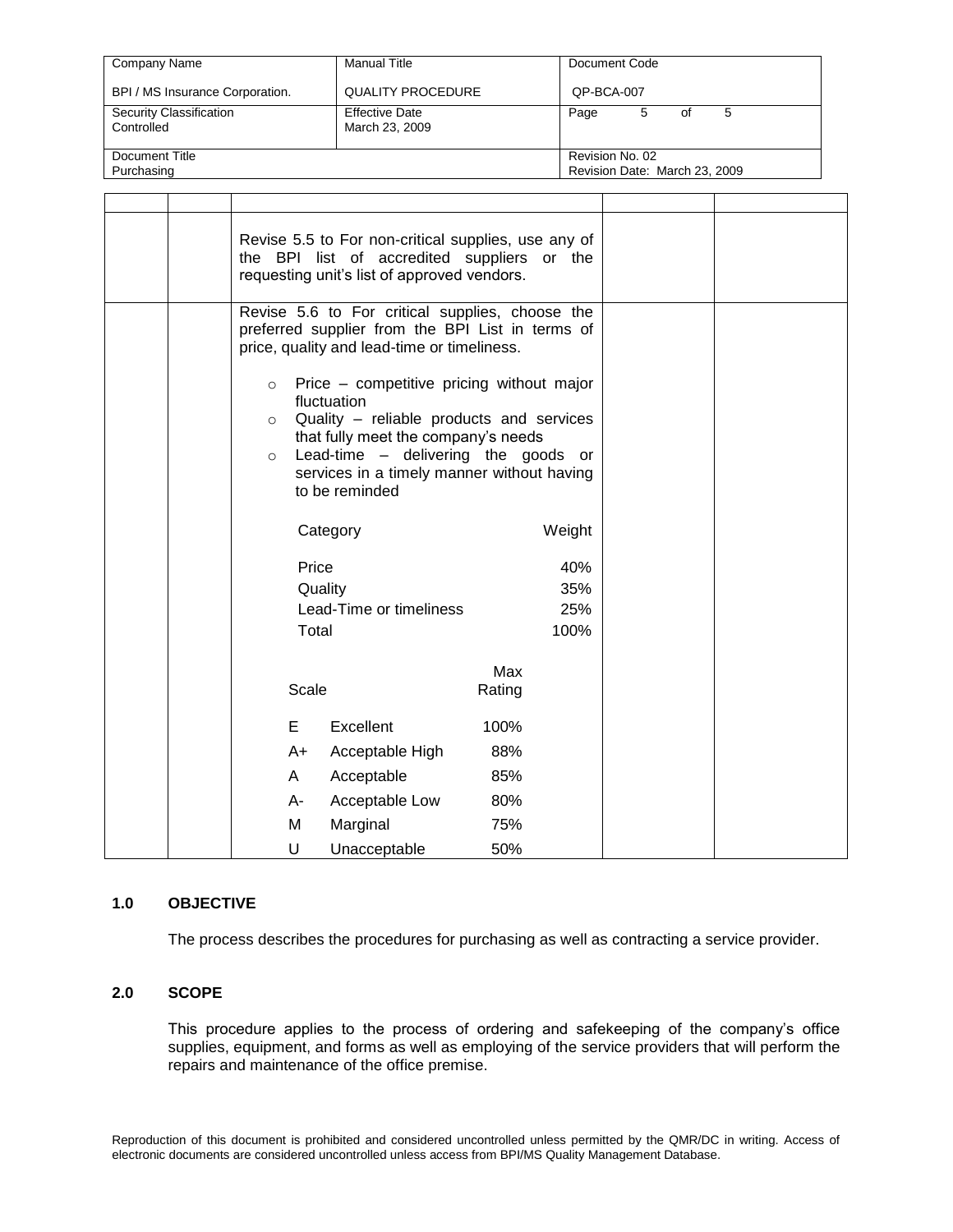| Company Name                          | Manual Title                            | Document Code                                    |
|---------------------------------------|-----------------------------------------|--------------------------------------------------|
| BPI / MS Insurance Corporation.       | <b>QUALITY PROCEDURE</b>                | OP-BCA-007                                       |
| Security Classification<br>Controlled | <b>Effective Date</b><br>March 23, 2009 | Page<br>5<br>οf                                  |
| Document Title<br>Purchasing          |                                         | Revision No. 02<br>Revision Date: March 23, 2009 |

## **3.0 DEFINITIONS**

| <b>Requesting Party</b>  | Any staff member                                                        |
|--------------------------|-------------------------------------------------------------------------|
| <b>PRF</b>               | <b>Purchase Request Form</b>                                            |
| PO.                      | Purchase Order Form                                                     |
| PR.                      | <b>Payment Request Form</b>                                             |
| Maker                    | Admin Assistant/Staff from the Unit/Group in-charge of<br>Purchasing    |
| Maker 2                  | Corporate Accounting Staff - Check Issuer                               |
| <b>Approving Officer</b> | C & A/Admin Unit Head<br>Corporate Accounting Unit Head<br>Finance Head |
| <b>BPI</b>               | <b>BPI</b> accreditation committee                                      |
| <b>Critical Supplies</b> | Accountable forms                                                       |

### **4.0 REFERENCE**

F-BCA-008 Purchase Request Form F-BCA-012 Purchase Order Form F-BCA-018 Supplier's Performance Evaluation Record F-BCA-017 Service Provider's Performance Evaluation Record F-CA-001 Payment Request Form G-CA-001 Approving Authorities for Operating Expenses G-BCA-003 Handling of Forms QP-CA-002 Processing Check Payment Request QP-CA-003 Auto crediting of Payments to Suppliers

## **5.0 PROCEDURE DETAILS**

### **Requesting Party**

- 5.1 Accomplish the PRF and have it signed by the Approving Officer.
- 5.2 Forward to the Maker the approved PRF for processing.

### **Maker**

- 5.3 Receive the approved PRF from the requesting party.
- 5.4 Check and ensure that the request is approved by the Approving Officer of the requesting party/unit. Refer to G-CA-001.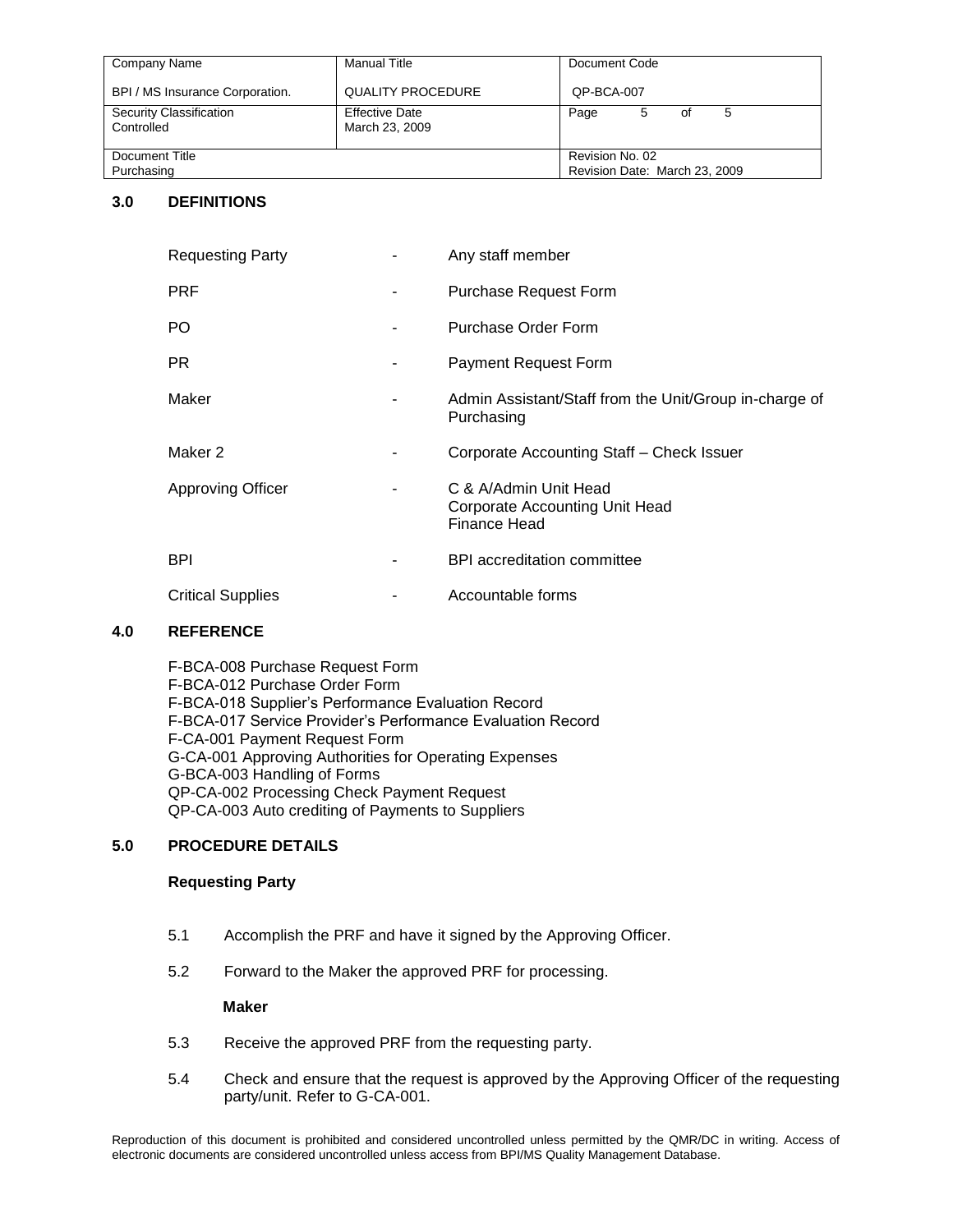| Company Name                          | <b>Manual Title</b>                     | Document Code                                    |
|---------------------------------------|-----------------------------------------|--------------------------------------------------|
| BPI / MS Insurance Corporation.       | <b>QUALITY PROCEDURE</b>                | OP-BCA-007                                       |
| Security Classification<br>Controlled | <b>Effective Date</b><br>March 23, 2009 | Page<br>5<br>5<br>οf                             |
| Document Title<br>Purchasing          |                                         | Revision No. 02<br>Revision Date: March 23, 2009 |

- 5.5 For non-critical supplies, use any of the BPI list of accredited suppliers or the requesting unit's list of approved vendors.
	- 5.5.1 The BPI listing of accredited suppliers is provided by the General Services Department. The Admin Unit keeps this but a copy is provided to all Makers.
	- 5.5.2 Vendors, which are not yet included in the listing, will be referred to the BPI for accreditation.
	- 5.5.3 Vendors/suppliers unique to the Company/Unit will be accredited and evaluated using the Company/Unit's Accreditation and Evaluation Guideline.
- 5.6 For critical supplies, choose the preferred supplier from the BPI List in terms of price, quality and lead-time or timeliness.
	- o Price competitive pricing without major fluctuation
	- o Quality reliable products and services that fully meet the company's needs
	- $\circ$  Lead-time delivering the goods or services in a timely manner without having to be reminded

| Category                | Weight     |
|-------------------------|------------|
| Price                   | 40%        |
| Quality                 | 35%        |
| Lead-Time or timeliness | <b>25%</b> |
| Total                   | 100%       |

| Scale |                 | Max Rating |
|-------|-----------------|------------|
| Е     | Excellent       | 100%       |
| A+    | Acceptable High | 88%        |
| Α     | Acceptable      | 85%        |
| А-    | Acceptable Low  | 80%        |
| М     | Marginal        | 75%        |
| U     | Unacceptable    | 50%        |

5.7 Accomplish PO based on the PRF. Forward to the Approving Officer for approval.

### **Approving Officer**

5.8 Review the PO Form and the PRF. Approve if in order. Otherwise, return to the Maker for revision.

### **Maker**

5.9 Place the order with the chosen supplier.